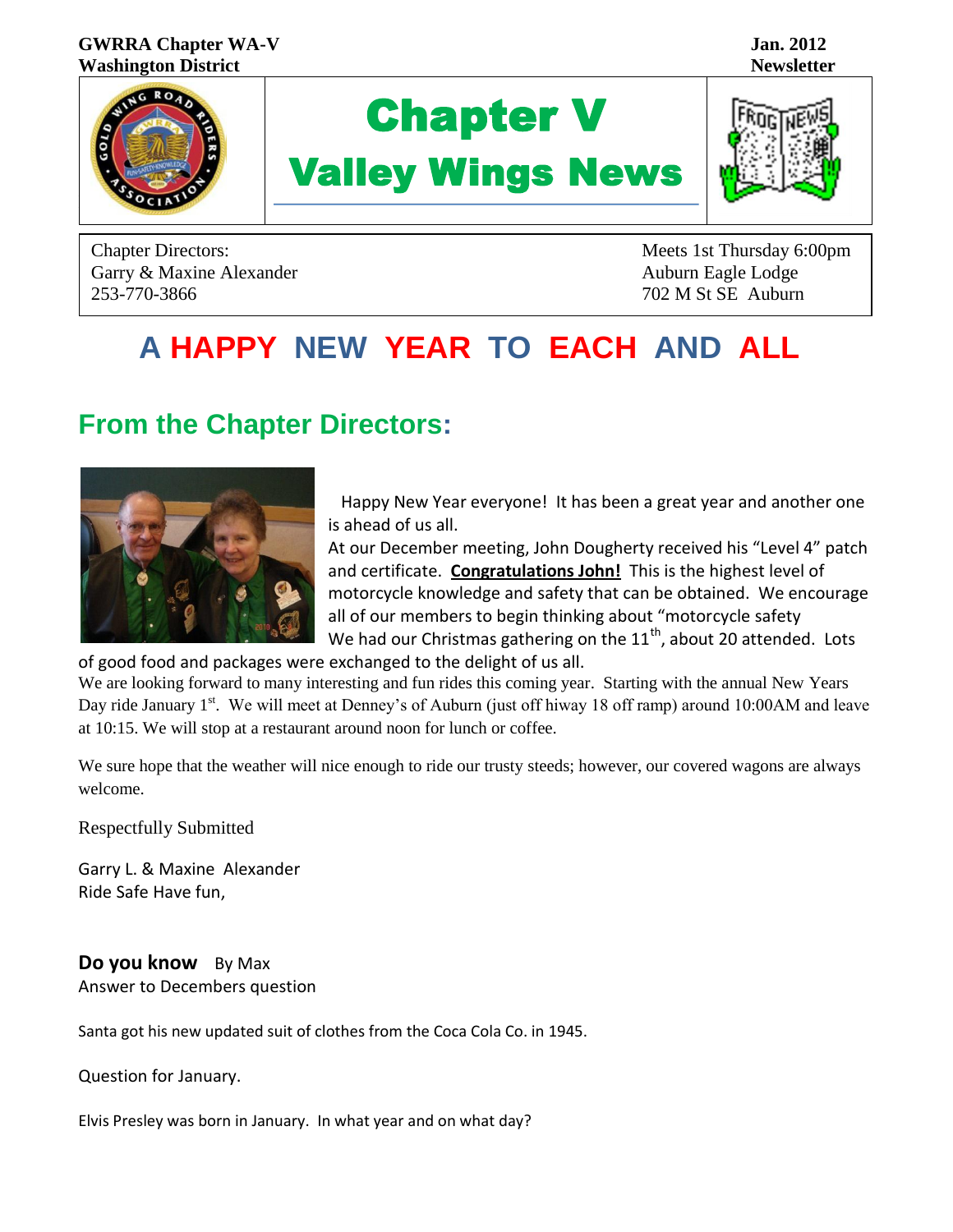

## **FROM ASSISTANT CHAPTER DIRECTORS:**



#### Greeting Everyone!

 Well, as I sit here and write on the 29th day of December and I can't wait till March. That is when I hope the weather will change and I won't get wet every day. But hasn't the weather been great. Oh, who am I kidding this is still Washington. Home of the perpetual raindrop.

 So, Christmas is over and I got the nicest watch that I have ever seen. It is a Citizen EcoDrive. My lovely bride has great taste. It really took me by surprise.

 I took some Cinnamon Rolls to Ken and Marions on Christmas morning and wished them a Very Merry Christmas. I took Ken some tools

for when I need them to work on motorcycles. I try to make him think that they are for him. That's what friends are for! Sometimes when I see the vast amount of tools he has there, I think he has it all but there is always something he doesn't have.

 Anyway, I had a great Christmas and am really looking forward to the New Year. Thanks for making 2011 so great.

Dennis





### **FROM HONORARY ASSISTANCE CHAPTER DIRECTOR:**

#### Support Your Chapter

 Another Chapter Christmas party under our belt and I personally had to let out one more notch in that belt. The chapter had a very good

showing of members. Those of us that stay here at home and had our social gathering to enjoy ourselves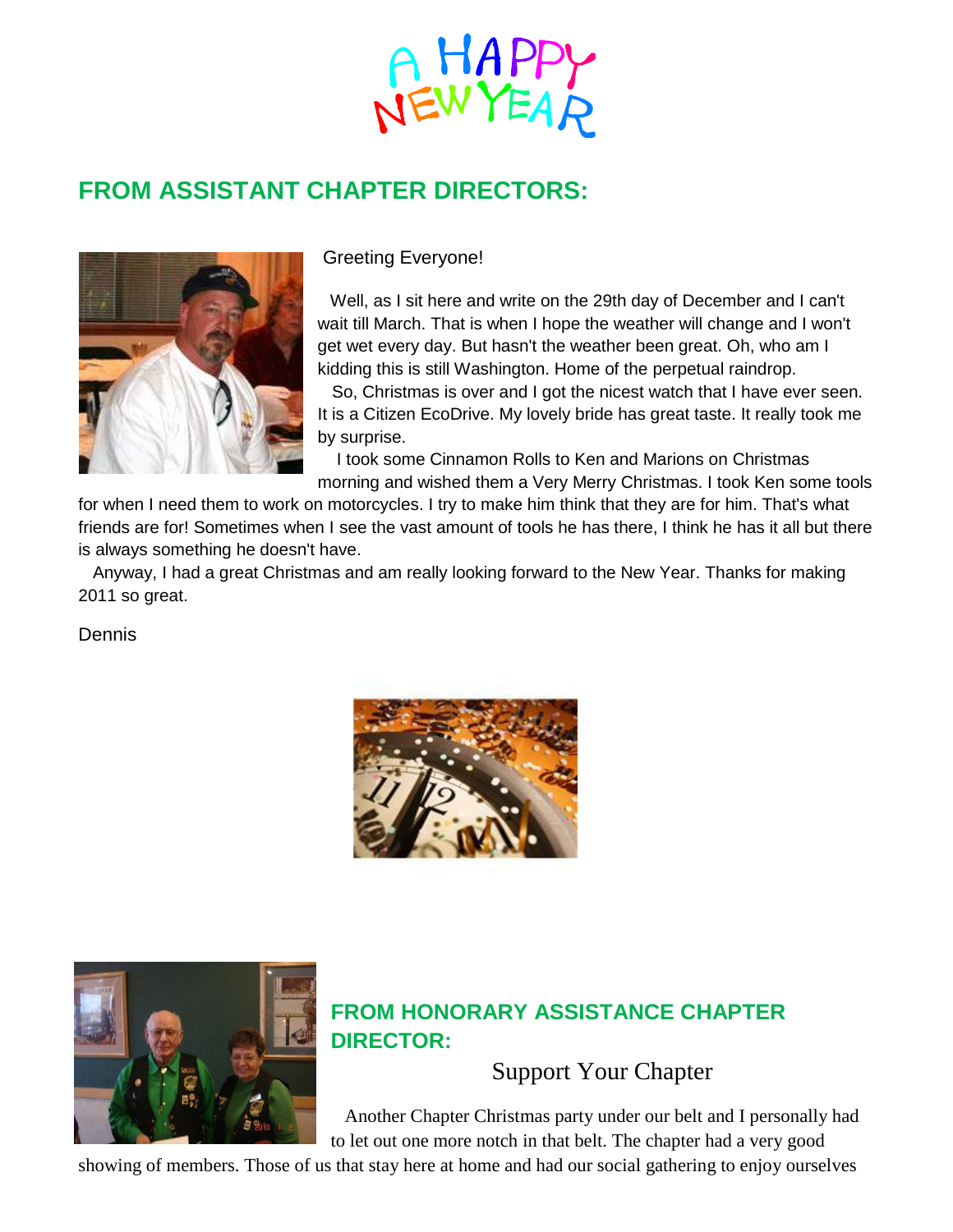being together over the Christmas holidays. However we did miss the "Snowbirds" that went south for the winter season, what a bunch of wimps they are. I think they believe sunshine and warmth is all that there is to life. (Is the envy beginning to show here) We, Marion and I, were seriously considering going south ourselves in January, but while I was bending over sidewise working on a 1500 three days ago, I pinched a nerve (spinal cord) in my back. Ow! Ow! At the present time I'm a little reluctant to try driving any distance. We will just have to wait and see.

Marion and I hope every last one of you a most prosperous and a Happy New Year!

Keep the wheels rolling

Ken & Marion



### **From the Chapter Educator:**



From the desk of John Doughty GWRRA Chapter Educator Chapter V.

While the weather outside is frightful, I wondered if anybody else had thoughts of riding their trusty Gold Wing steed? I had just sat down in my easy chair getting that feeling of warmth and being cozy. I had just sipped a warm drink of whatever and was just settling in under a blanket in front of the fireplace to read my latest Wing World while trying to find the elusive "Wingy's" hiding place. My feet covered in a blanket to keep them warm and was asking myself if maybe I reduced the house heat a little lower than in the "comfort" zone? I am trying to do my part after all, by lowering of the overall house temperature, conserving that precious energy we have come to take for granted.

I sat there watching the fire, and as flicking sparks flew up the chimney, I began thinking about my summer package of fun sitting out in the garage waiting for my attention. As this grand touring machine was resisting neglect in spite of me, my iron horse was parked on its center stand in the garage, and bare-naked. I had forgotten to cover up my trusty steed for the season.

The cool days turned into the winter months before I realized that time had passed by quickly. I was not riding much now, for the riding season was over for the year. Winter had begun, touching the roadway while dusting it with frost and light snow. New thoughts for the new season was crossing my mind as after all, it was just a few LONG months away.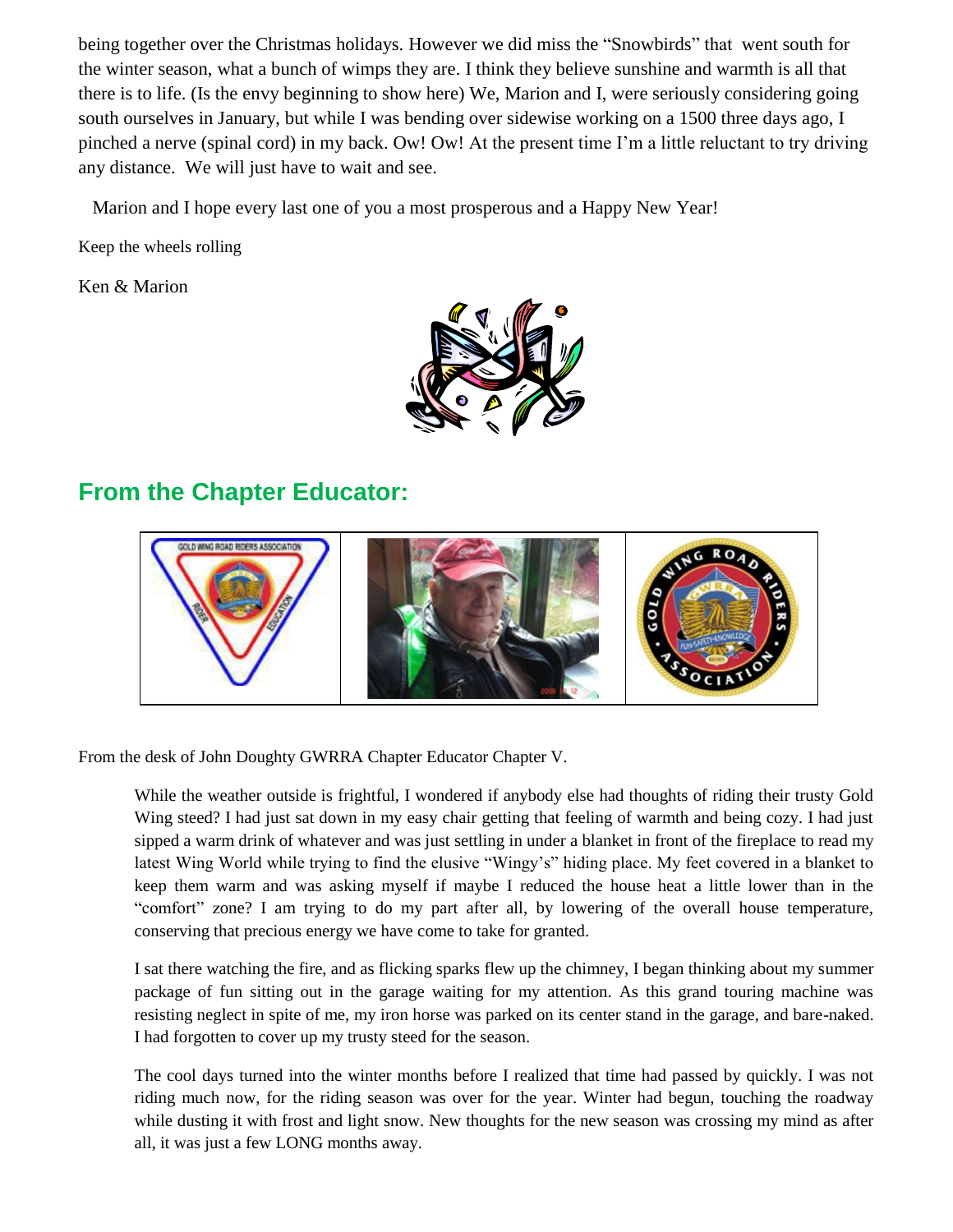The garage was cold and it was dark. There my iron horse sat collecting dust on the windshield and on the paint. Invisible dust was settling ever so slowly. As the dust layered on the paint finishes, the dust was doing its microscopic damage. The iron horse was absorbing the dust everywhere. Especially, the dust was gathering everywhere there was leftover grease and grime. The natural processes of inactivity were laying down dust from the windshield and throughout the iron horse's body. Dust was no big thing I thought except, when I realized the dust would eventually work its way into the Plexiglas windshield scratching and dulling the finish. Eventually the dust would work its way deep into the windshield, impeding visibility as the micro dust particles turned the clear glass to opaque.

As the dust continued to work its way into the body paint, the dust would take away the paint luster that I so meticulously attempted polish this past season. Thank goodness, the chrome is a little more resilient to the dust penetration. In addition to the dust, I realized moisture was accumulating on those unprotected metal parts where those tiny scratches I picked up last season exposed the bare metal. The moisture was going to allow rust to form and begin to fatigue the metal parts. Then, I thought about the battery and its pulsation. The battery pulse was almost like the beating heart of a living being and had its own rhythm. A slow trickle of electricity was escaping into the atmosphere. As the battery cells expended their energy, corrosion was forming on the posts and the wires.

Oh, did I forget to attach a battery tender to keep that pulse alive?

This machine was sitting, idle, the oil slowly moving away from the internal engine parts and dripping into the oil pan ever so slowly exposing the bare metal cylinder heads and pistons. As the metal parts exposed themselves, moisture began to accumulate throughout the engine's casings as the cool garage air began to consolidate. The idle engine was growing into the corrosion process as the oil drained off the metal parts.

I imagine that as the oil continued to coagulate, the oil became tar-like and gooey, while standing still in the oil pan.

I also realized my tires were leaking small amounts of air pressure from the tiniest pockets of degenerating rubber. The tires were leaking air slowly, the tire was flattening, and the deflation formed hairline cracks in the rubber. The cold and dampness of the garage lingers, the rubber stiffens and takes an unseen toll on the tire's longevity. I could almost hear the tires groaning under the idle weight of my steed while it lacked motion during this forced winter hibernation. My steed, my iron horse, my pride of joy is deteriorating and waiting for me out in that cold, dark garage. The machine that generates all those pleasured miles year after year is waiting for me. AND waiting… AND waiting…..

The guilt has now consumed me and to ensure my future fun and safety, I will get out of my easy chair and go out to the garage to pay some much needed attention to that machine. I will take my iron horse off the center stand, and push this beast out into the open air. I will fire it up while hearing the forgotten sounds of engine start up. It will be a little rough and may even cough a bit reminding me that I neglected it just a wee bit too long. I will run my steed until it is warm allowing full circulation of the oil and water. I will check the battery fluid level to ensure it is on the mark and proper water level. I will check the tire pressure and add air bringing the PSI where it is suppose to be. I will check my radiator fluid and top it off. Then, I will give my steed a few strokes with a dust rag so that I can once again see its luster. Once I have paid the needed attention to my iron horse, I will shut it down push it back into its place of rest to resume the winter's idleness. This time though, I will attach the battery tender and cover it with my traveling canopy. I will cover my steed so that it resists some of the dust penetration and avoiding all those little dust particles. And, I am not going to let it sit there too long this time being ignored as I have done these past several weeks.

After I take some care with my machine, perhaps I will extend its luster, beauty, and safety. If I do something now, all of those things will return to me during the next season of fun and adventure. I am waiting patiently for the coming season and all that fun and adventure. I will know that my machine has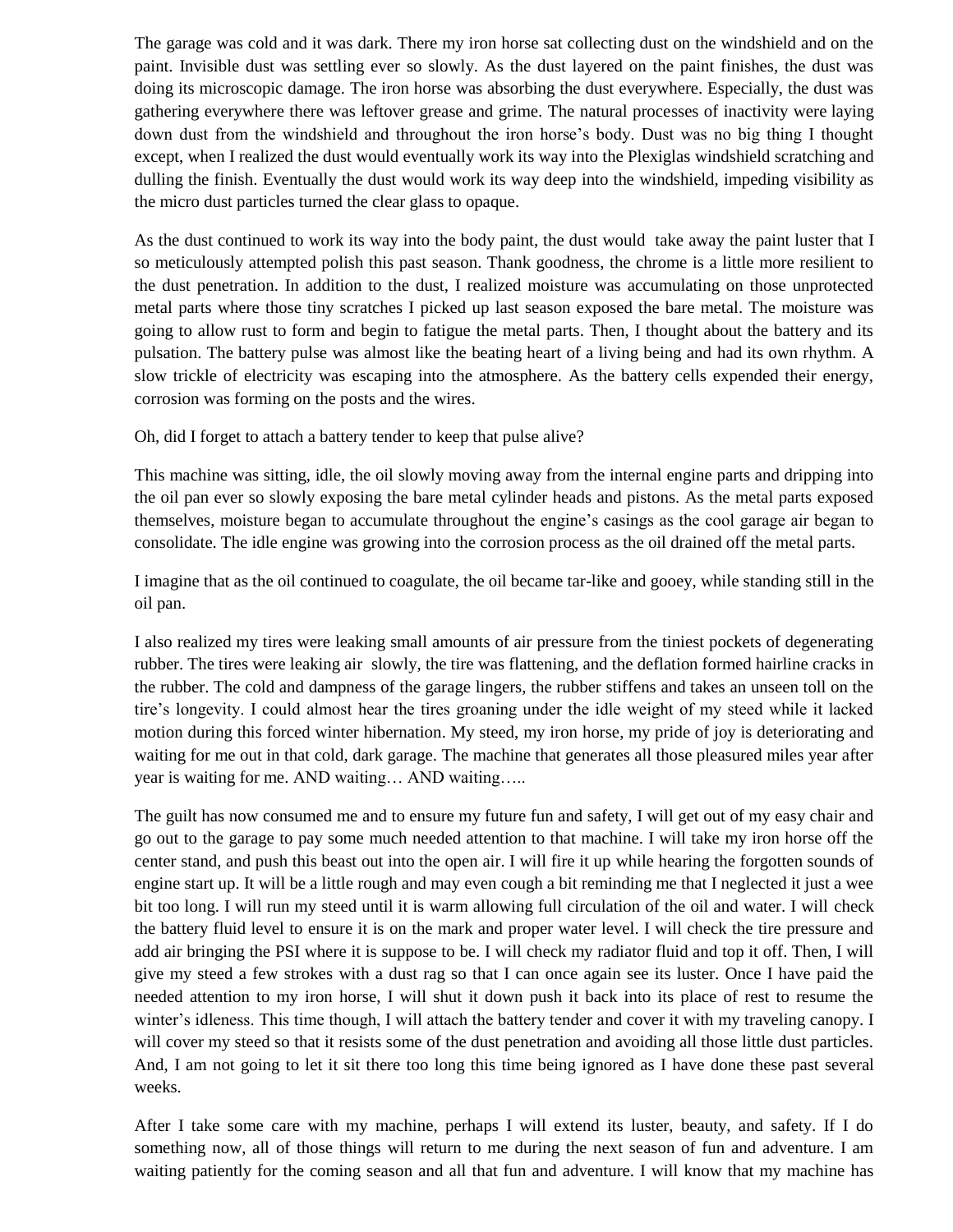had some attention and has not been totally forgotten. I will prepare a list of things to do when the riding season returns. I need not forget to spend a little time and attention on my iron horse so that it will continue to rarely fail, get me through all those natural elements of weather, back onto those curved roadways, through the mountain passes, and renewing all those great Gold Wing friendships.

Happy and safe riding.

Sincerely,

GWRRA Chapter Educator –

JOHN E. DOUGHTY



## FROM THE CHAPTER NEWSLETTER EDITORS





 We keep hammering that we would like the news articles in by the last Saturday of the month, but nothing says you couldn't send your articles a few days earlier. It sure would make your editor happy if they came in a little early.

 With the new year already here I'm still optimistic that some day in the very near future I'll be editing more articles. At any rate your editors once again wish all our members in chapter "V" and other chapters a very

happy and flourishing New Year.

Don't forget, the last Saturday of the month

Keep the articles coming?

Ken/Marion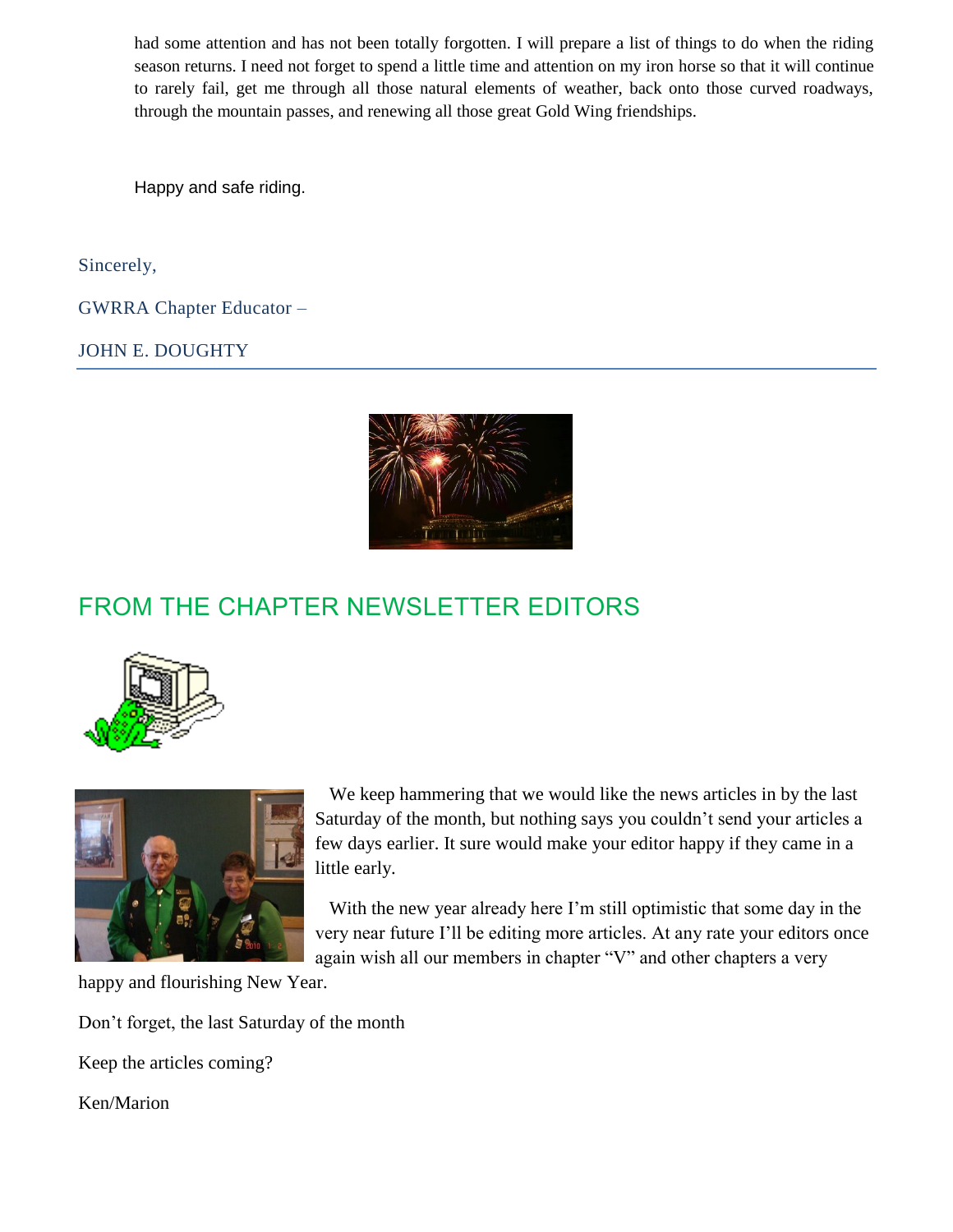

#### **FROM THE CHAPTER SECRETARY**

December 1, 2011 GWRRA Meeting



John Doughty, Chapter Educator, reminded everyone to "check your tires". He explained how the cold weather effects tires and that the chemicals used to de-ice the roads has been known to be slick. Take care when winter riding.

Events, both past and upcoming were discussed. A date for our Chapter to host the Federal Way Rest Stop has not been confirmed yet.

Gary Alexander presented John Doughty with his Master Rider patch. John is an

excellent rider with many thousands of miles on his Goldwing. John explained the four levels of the GWRRA Safety program starting with the commitment to be a safe driver. The Master Rider is the highest level.

This month's color drawing is won by Ed Miller. The 50/50 drawing was won by Maxine Alexander.

Jan Ljunggren

--



### **FROM THE CHAPTER COUPLE OF THE YEAR:**



 Welcome to the New Year. Did you follow through with last year's resolutions or were you like me and played it safe by not making any? If I had made one it probably would have been to buy a newer bike,

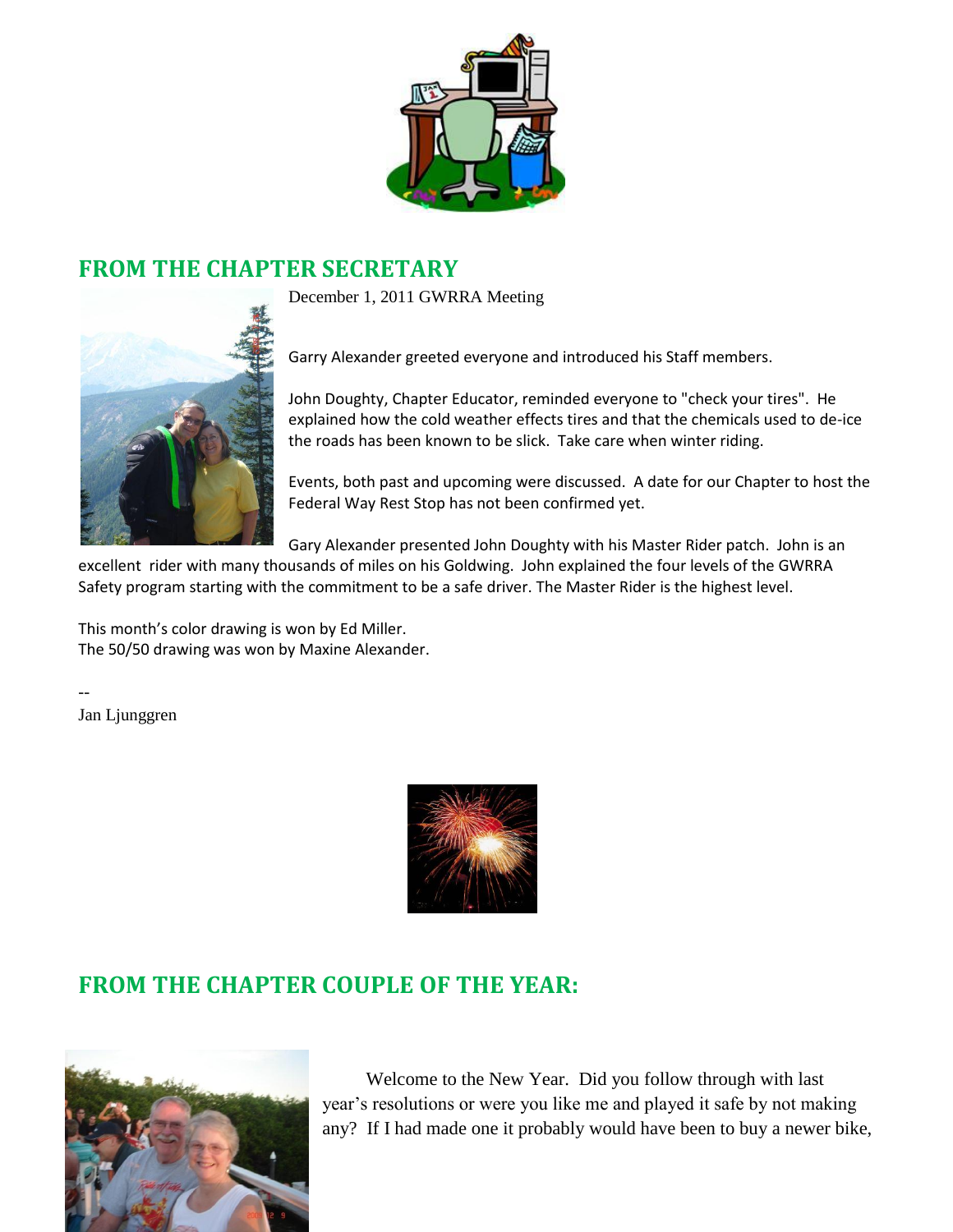maybe an 1800 – but as it turned out I would have resolved to keep my trusty 1500. We will see what 2012 brings.

Christmas has slipped into the past for another year. I, for one, did not have to fight the crowds searching for that last gift in the stores this year. I also decided I didn't need any Air Jordan shoes. Santa was good to me this year and so was the birth of our Lord a long time ago. Remember "the reason for the season".

The winter solstice has also come and gone. Now until the middle of June the daylight time will start getting longer giving us more hours for some riding pleasure. Start doing some of the maintenance work on your bike so you will be ready when the time presents itself.

What are your plans for the New Year? Did you provide any input for our chapter calendar? Those would have included a day or weekend ride, chapter visits, our chapter meetings, rallies, training sessions, or some of our own chapter socials. Our chapter calendar has quite a few events and I know we can't make them all, but will do our best. Hopefully we will see you at one of the events.

Smile often and ride safely.

Vic & Sharon WAV Couple of the Year



#### **FROM THE CHAPTER TECHNICAL ADVISOR:**



Greetings everyone, if you really want a fun time come over to Ken and Marions when Ken, Garry, John Doughty and I are working on a Wing. We have a great time. We even have Hot Chocolate delivered to us by some pretty hot ladies!

 All of us have been working on Dan Dawley's 88 GoldWing, getting it ready to sell. Collectively we have changed the air and fuel filters, oil and filter, fork seals, anti-freeze and checked out everything that there is to make sure that someone will be buying the best Wing for the money. It's a great looking bike. And only has 51,000 miles! It comes with a trailer also. Good buy!

 So, this is the time to do the maintenance that really needs to be done. Why wait? We have a chapter full of people willing to help out anyway that they can. Take advantage of us!

Dennis.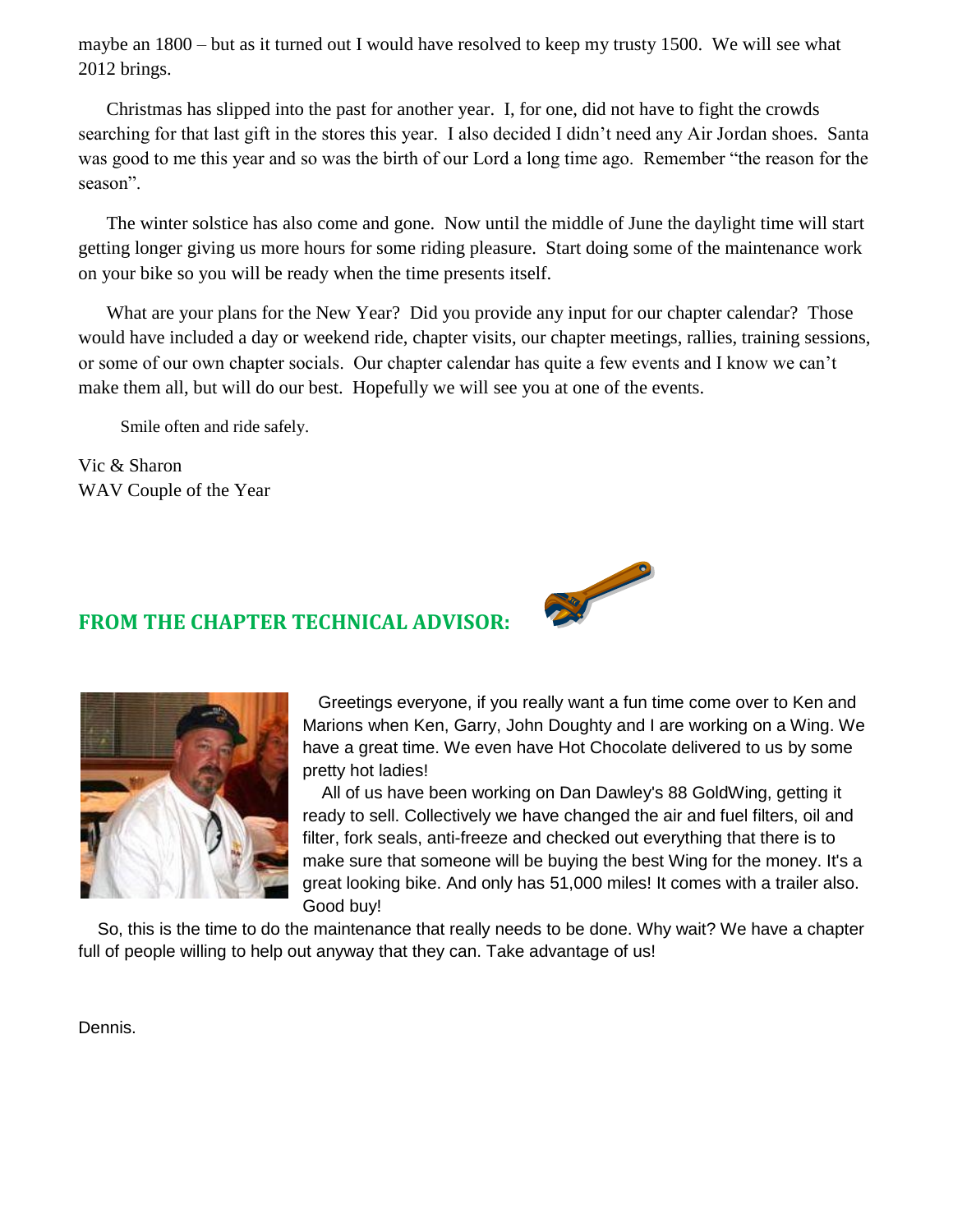

#### **RECIPE CORNER:**

**Strawberry Pretzel Salad** By Sharon Murphy

2 1/2 cups crushed pretzels 3 T powdered sugar 3/4 cup melted butter

Mix together and press in to a 9 x 13 inch baking pan. Bake at 350 for 10 minutes. Cool

1 cup powdered sugar 8 oz. cream cheese 9 oz container Cool Whip

Mix cream cheese and powdered sugar. Fold in whipped cream. Spread over pretzel crust.

1 6 oz strawberry jello 2 cups boiling water 1 20 oz pkg frozen strawberries

Mix jello and boiling water. Add frozen strawberries broken up with a fork.Partially set before pouring on top of cream cheese layer. Refrigerate before serving.

Raspberries and rasperry jello can be substituted for strawberries.

### **CHAPTER BIRTHDAYS: CHAPTER ANNIVERSARYS**





**STAR-AND START**